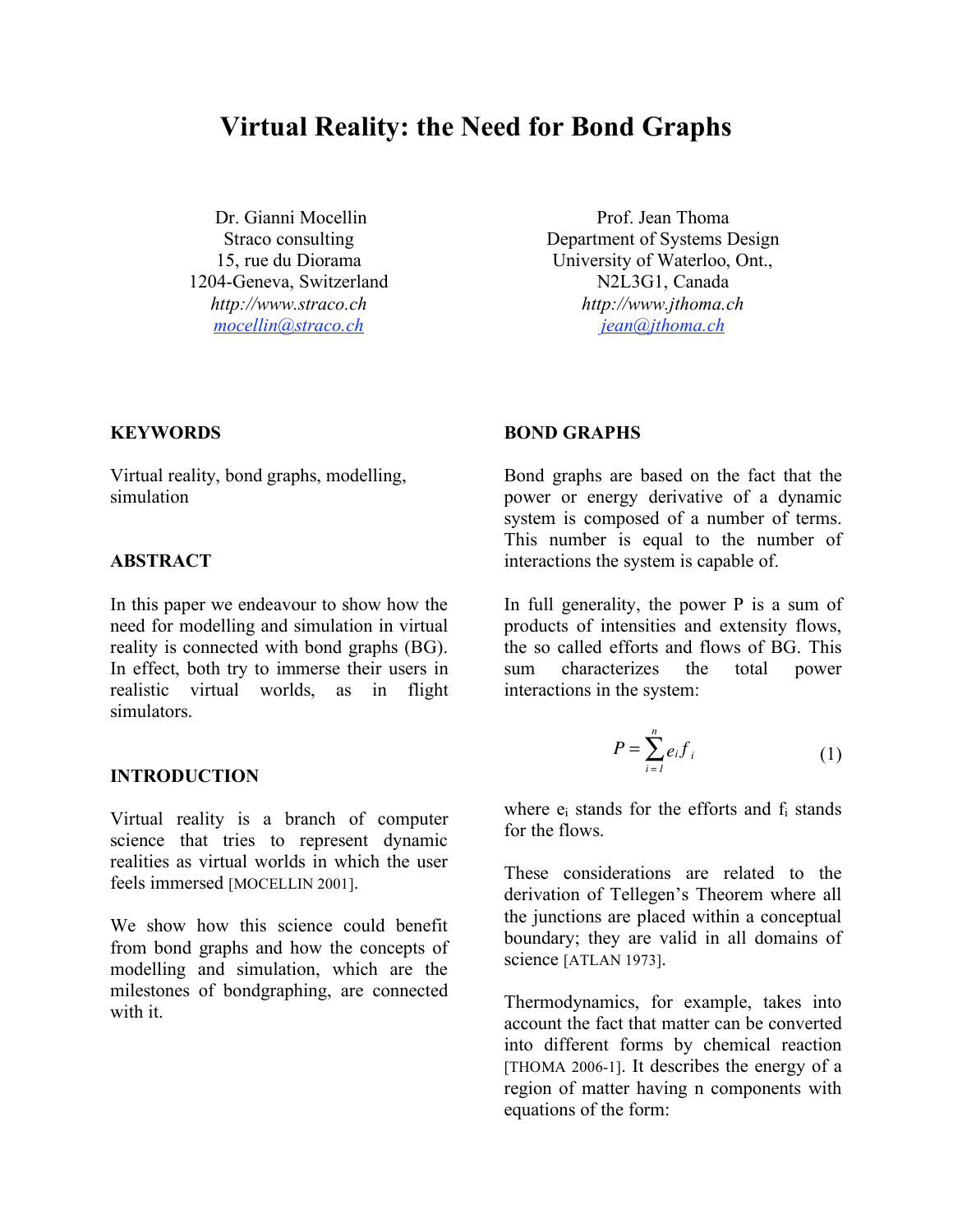$$
\dot{E} = T\dot{S} - p\dot{V} + \sum_{i=1}^{n} \mu_i \dot{m}_i
$$
 (2)

Which can be visualized as in Fig. 1 :



Fig 1 Equation 2 illustrated for a thermodynamic system. The power orientations correspond to the signs in equation 2.

This power equation shows the increase of energy in thermodynamic and chemical systems. It is an expression of the conservation of power, mainly chemical power.

The continuity equation for the ith extensity fi within a control volume V under the effet of Sources and Sinks So<sub>i</sub>, as well as Transfers Tri, takes the form:

$$
\frac{\partial f_i}{\partial t} = So_i - Tr_i \tag{2}
$$

The transfer  $Tr_i$  of an extensity  $f_i$  is due to the product of the Conductance  $Co<sub>i</sub>$  (the so called Siemens S of German speaking countries) times the difference of intensities or efforts ei:

$$
Tr_i = Co_i(e_i - e_{i0})
$$
\n(3)

In full generality, the transfer of extensities is controlled by k intensities to take into account the cross effects among energy domains, the so called multiport R of BG:

$$
Tr_{i} = \sum_{k=1}^{n-1} C_{0ik} (e_{k} - e_{k0})
$$
\n(4)

Combining the continuity equation (2) with the transfer equation (4), we obtain the integral balance equation:

$$
\frac{\partial f_i}{\partial t} = So_i - \sum_{k=1}^{n-1} Co_{ik} (e_k - e_{k0})
$$
\n(5)

Being founded in the above transport theory, bond graphs allow the formulation of equations that describe any dynamic system. They state that the local value of the ith extensity is equal to its local density  $\rho_i$ . By definition, the amount of a flowing extensitiy f<sub>i</sub> contained in a volume equals the integral over the volume of the density  $\phi_i$  of the extensity:

$$
f_i = \int\limits_V \phi_i \, dv \tag{6}
$$

The total divergence So<sub>i</sub> generated by all the sources and sinks within a volume can similarly be characterized in terms of densities  $\sigma$ :

$$
So_i = \int\limits_V \sigma_i \, dv \tag{7}
$$

The transfer  $Tr_i$  of extensive i through a surface F bounding a control volume V can be specified in terms of surface transfer densities **t**i:

$$
Tr_i = \oint\limits_F t_i \, df \tag{8}
$$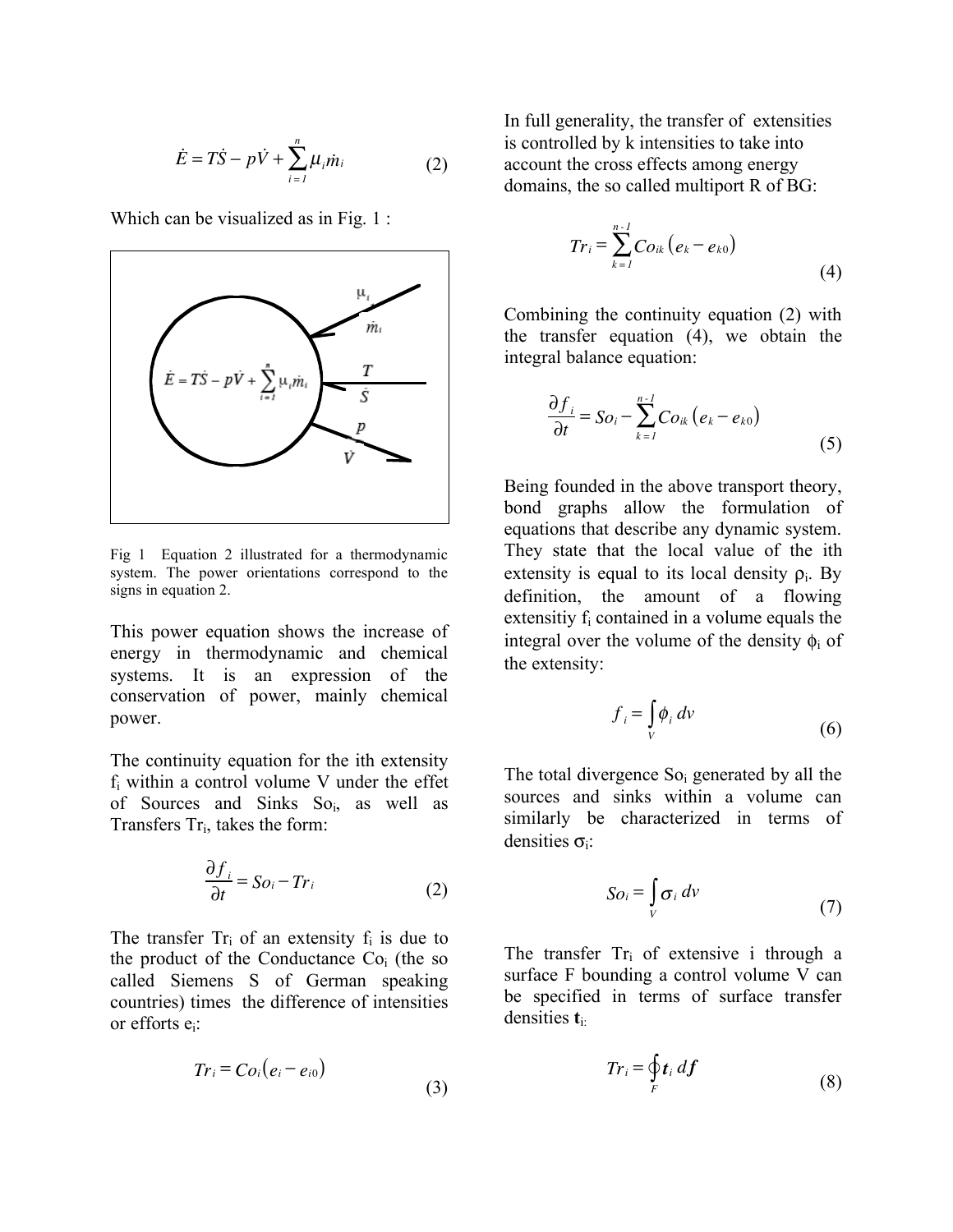If the intensities are scalar, the nabla operator supplies the gradient. The transfer density  $t_i$  of the ith extensity  $f_i$  is then stated as a sum of the products of the conductance  $Co_{ik}$  with the gradients of the individual intensities ek:

$$
t_i = \sum_{k=1}^{n-1} Co_{ik} \; grad \; e_k \tag{9}
$$

Introducing densities into the integral continuity equation (5) we obtain:

$$
\frac{d}{dt}\int_{V}\phi_{i} dv = \int_{V}\sigma_{i} dv - \oint_{F}t_{i} df
$$
\n(10)

This balance equation of the ith extensity refers to the entire control volume V.

The second term on the right hand side of equation (10) is a surface integral which can be converted into a volume integral. The surface integral of a vector over a closed surface F equals the volume integral of the vector's divergence over the volume enclosed by the surface (sometimes called the Stokes theorem):

$$
\oint_{F} t_i \, df = \int_{V} \operatorname{div} t_i \, dv \tag{11}
$$

The variation of an extensity contained in a given volume is equal to the volume integral of the time variation of its density. We can add it to the volume integral of the volumetric transfer div**t**<sup>i</sup> and substract the volume integral of sources and sinks densities.

Interchanging differentiation and integration with respect to time, we find the volume integral:

$$
\int_{V} \left( \frac{\partial \phi_i}{\partial t} + \operatorname{div} \mathbf{t}_i - \sigma_i \right) dv = 0 \tag{12}
$$

For the integral to be identically zero irrespective of the limits of integration, the integrand itself must be equal to zero, which gives the general continuity equation upon which Paynter founded bond graphs [PAYNTER 1960], that is:

$$
\frac{\partial \phi_i}{\partial t} + \text{div } \mathbf{t}_i = \sigma_i
$$
 (13)

Replacing transfer densities **t**<sup>i</sup> by the general transfer equation (9), we get the equation of any dynamic system, taking into consideration the relevant extensities and intensities of the reality under consideration and the source and sink densities due to the relation to the environment:

$$
\frac{\partial \phi_i}{dt} + div \bigg( \sum_{k=1}^{n-1} C_{0ik} \, grad \, e_k \bigg) = \sigma_i \tag{14}
$$

If the considered reality is itself in motion, this motion carries along the extensities because they are properties of the bulk of reality: a global convective transfer must be added.

Convective transfer densities are expressed by the product of the extensity densities  $\phi_i$ with the velocity of displacement **v**, giving the convective transfer density  $\phi_i$ **v** of the ith extensity:

$$
\frac{\partial \phi_i}{dt} + div \bigg( \phi_i \mathbf{v} + \sum_{k=1}^{n-1} C_{0ik} \, grad \, e_k \bigg) = \sigma_i \quad (15)
$$

This kind of mathematical relation is represented by bond graphs such as in Fig 2: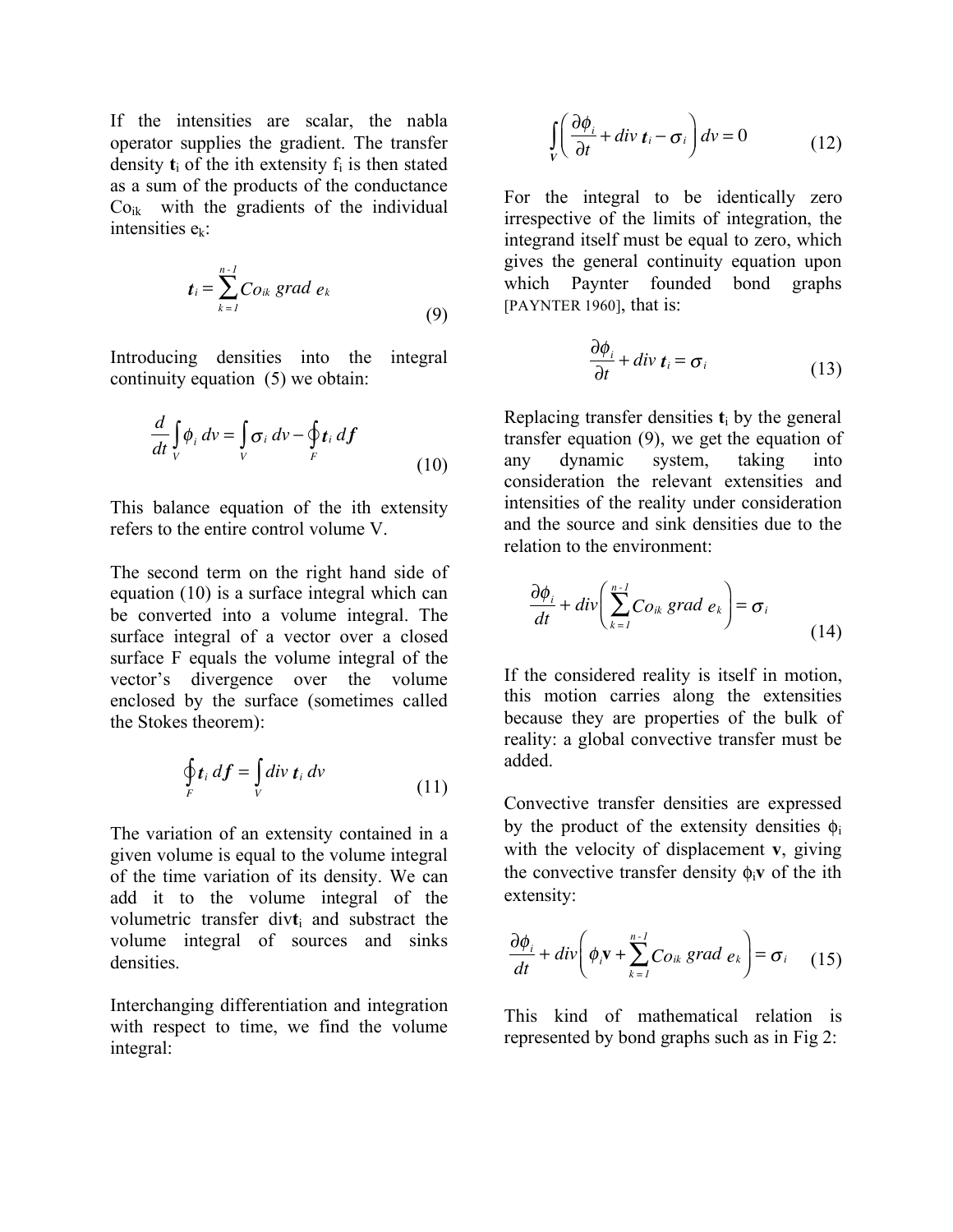

Fig 2 Representation of a dynamic reality with a bond graph (using the Camp-G software).

which give a complete knowledge of the dynamic reality at hand, including its dimensional analysis.

#### **SIMILITUDE**

Two dynamic realities are similar if the input vector x and the output vector y of both realities are related by the same function.

Coupled with dimensional analysis [SZIRTES 1997], which allows, for example, to understand why pressure can be conceived as well as force per surface or energy per volume, bond graphs give direct access to the concept of similitude between two dynamic realities [THOMA 2006-2].

For example, a thermal diffusion phenomenon is represented by the Fourier equation of heat conduction:

$$
\frac{\partial T}{\partial t} = a \frac{\partial^2 T}{\partial x^2}
$$
 (16)

where T stands for temperature of the heat source and a stands for the temperature conduction coefficient.

And a matter diffusion phenomenon is described by the Fick equation of diffusion:

$$
\frac{\partial c}{\partial t} = D \frac{\partial^2 c}{\partial x^2}
$$
 (17)

where c stands for concentration and D stands for the coefficient of diffusion.

Both phenomena are similar realities because they share the same mathematical model, a fact that can be used by people working in virtual reality.

This kind of comparison is very simple, with the state space equations automatically generated by bond graph software, as in Fig.  $3:$ 

| Inputs vector                                                             |                                                      |
|---------------------------------------------------------------------------|------------------------------------------------------|
| $u=1$ SE1 SE2 SE5 1                                                       |                                                      |
| State variables vector                                                    |                                                      |
| p_q=[P10;P12;P4];                                                         |                                                      |
| A MATRIX                                                                  |                                                      |
| R13x8 R13 R13x15 R13x8 R13 R13x15<br>r.<br>.                              |                                                      |
| $1 + 14 \times 10$ 110 $112 \times 10$ 14 $\times 12$ 110 $\times 12$ 112 |                                                      |
| R13×8 R13 R13×151<br>$-----1$                                             |                                                      |
| $14$ $110\times4$ $112\times4$ 1                                          |                                                      |
| R15x8 R15x13 R15<br>E.<br>f- ----- -                                      | R15×8 R15×13<br>R 15<br>$- - - - -$<br>$---$         |
| $14 \times 10$ 110 112×10                                                 | $\mathbf{r}$<br>$14 \times 12$ $110 \times 12$ $112$ |
| R15x8 R15x13 R15 I                                                        |                                                      |
| $14$ $110\times4$ $112\times41$                                           |                                                      |
| I R8 R8×13 R8×15 R8 R8×13<br>$-1$                                         | $R8\times15$                                         |
| $1 + 14 \times 10$ 110 112×10                                             | $14 \times 12$ $110 \times 12$ $112$                 |
| R8 R8×13 R8×151<br>$----- - - - - - - - ]$                                |                                                      |
| $14$ $110\times4$ $12\times41$                                            |                                                      |
| в.<br>MATRIX                                                              |                                                      |
|                                                                           | tο<br>$\sim$ 1<br>- 01<br>r.<br>- 1                  |
|                                                                           | to.<br>$\sim$ 0<br>11<br>г.<br>п                     |
|                                                                           | $E_1$<br>$\sim$ 0<br>01                              |
| C.<br>MATRIX                                                              |                                                      |
|                                                                           | [sb sb sb]                                           |
| D MATRIX                                                                  |                                                      |
|                                                                           | lsb ∴<br>$sb$ $sb$ ]                                 |
| System Order = $3$                                                        |                                                      |

Fig 3 Example of a state space equation automatically generated by the Camp-G software.

Whatever the complexity of two considered realities, the necessary and sufficient condition of similitude between them is that the mathematical model of one be related by a bi-univoque relation to that of the other. In